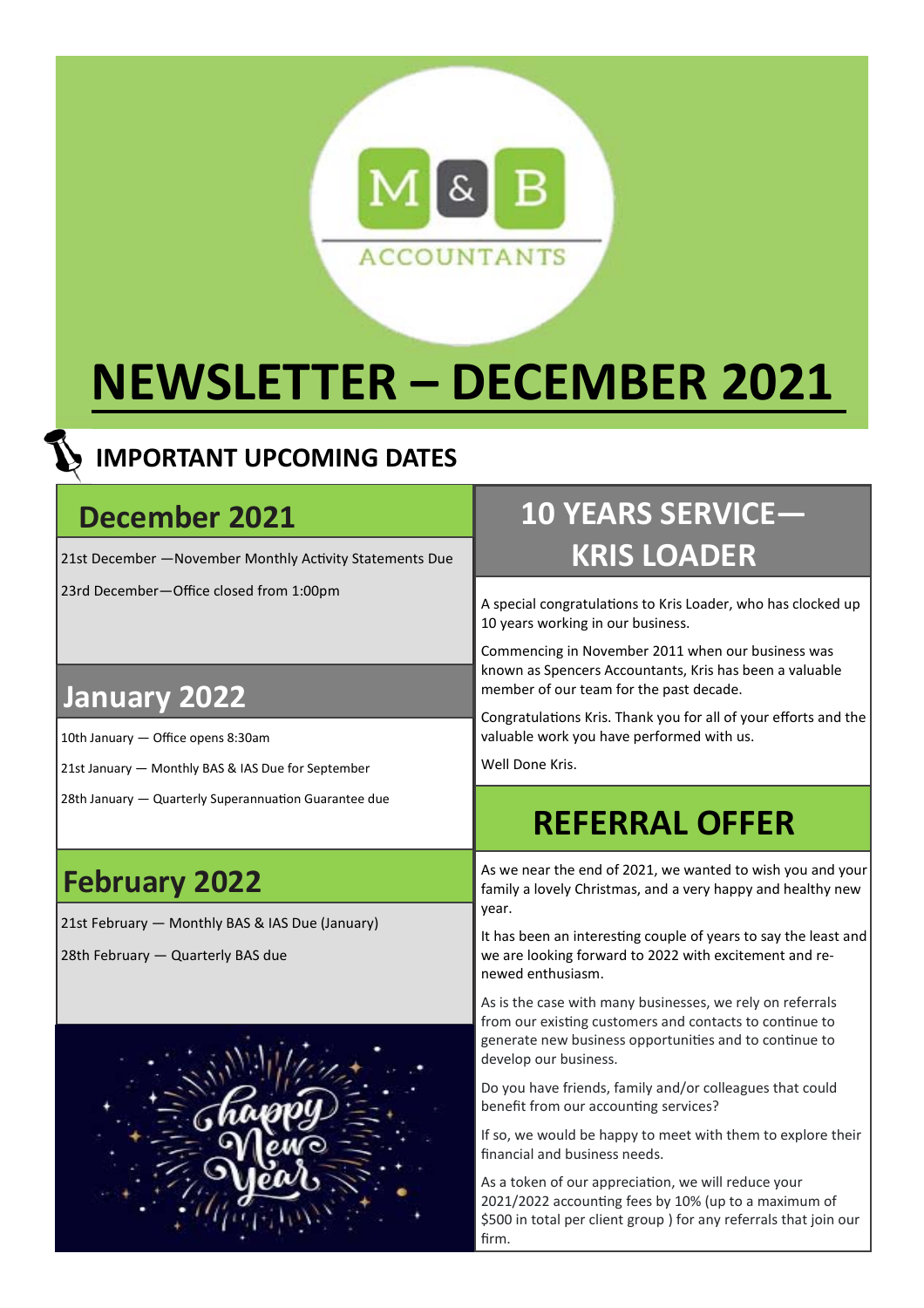#### **OFFICE RELOCATION**

From Monday 15th November, we have moved to our new offices at:

#### 612 Sturt Street BALLARAT VIC 3350

All other contact details will remain the same.

We are loving the change of scenery.

Feel free to drop into our office, say hello and have a look around.



### **SUPPORT FOR WRISC**

One of our Directors, Meegan Dunne, has recently joined the Board of WRISC here in Ballarat. WRISC is a local not-for-profit agency that supports women and children who have experienced family violence.

Meegan has been volunteering her skills for this very important cause. In this time of Covid-19, we know that there has been an escalation of Family Violence and as restrictions ease the demand for WRISC services will escalate.

The WRISC website will give you a first-hand impression of the work that WRISC Family Violence Support is doing within their programs and across various sectors of the community.

#### https://www.wrisc.org.au

#### **WRISC is seeking financial support from our business community.**

If you would like to find out more about how your business can help, please feel free to contact Libby Jewson, WRISC's Executive Officer and our organisation WRISC Family Violence Support.',

Phone: (03) 5333 3666

205 Dana Street, Ballarat

#### **DIRECTOR IDENTIFICATION - ACTION REQUIRED**

All company directors will be required to register for a unique director identification number in coming months. Applications for a Director ID opened in November on the newly established Australian Business Registry Service (ABRS).

The Director ID will attach to the director permanently. The ID will continue to be operative after the directorship(s) cease.

Directors must apply for their director ID themselves and will be required to produce their myGovID alongside two identity documents from a list, including their bank account details, super account details, ATO notice of assessment, dividend statement, Centrelink payment summary, and PAYG payment summary.

While existing directors will have a year to apply for their

director ID, new directors appointed between 1 November

2021 and 4 April 2022 will have just 28 days after

appointment to apply for their director ID.

New directors who are appointed from 5 April 2022 will be

required to apply for their director ID before appointment. M & B Accountants can assist with the transition once applications open.

#### **SEASONS GREETINGS**

The team at M & B Accountants wishes you all a very Merry Christmas and a safe and prosperous New Year. We will be taking a well earned break over the Christmas New Year period and our office will reopen on 10th January 2022.